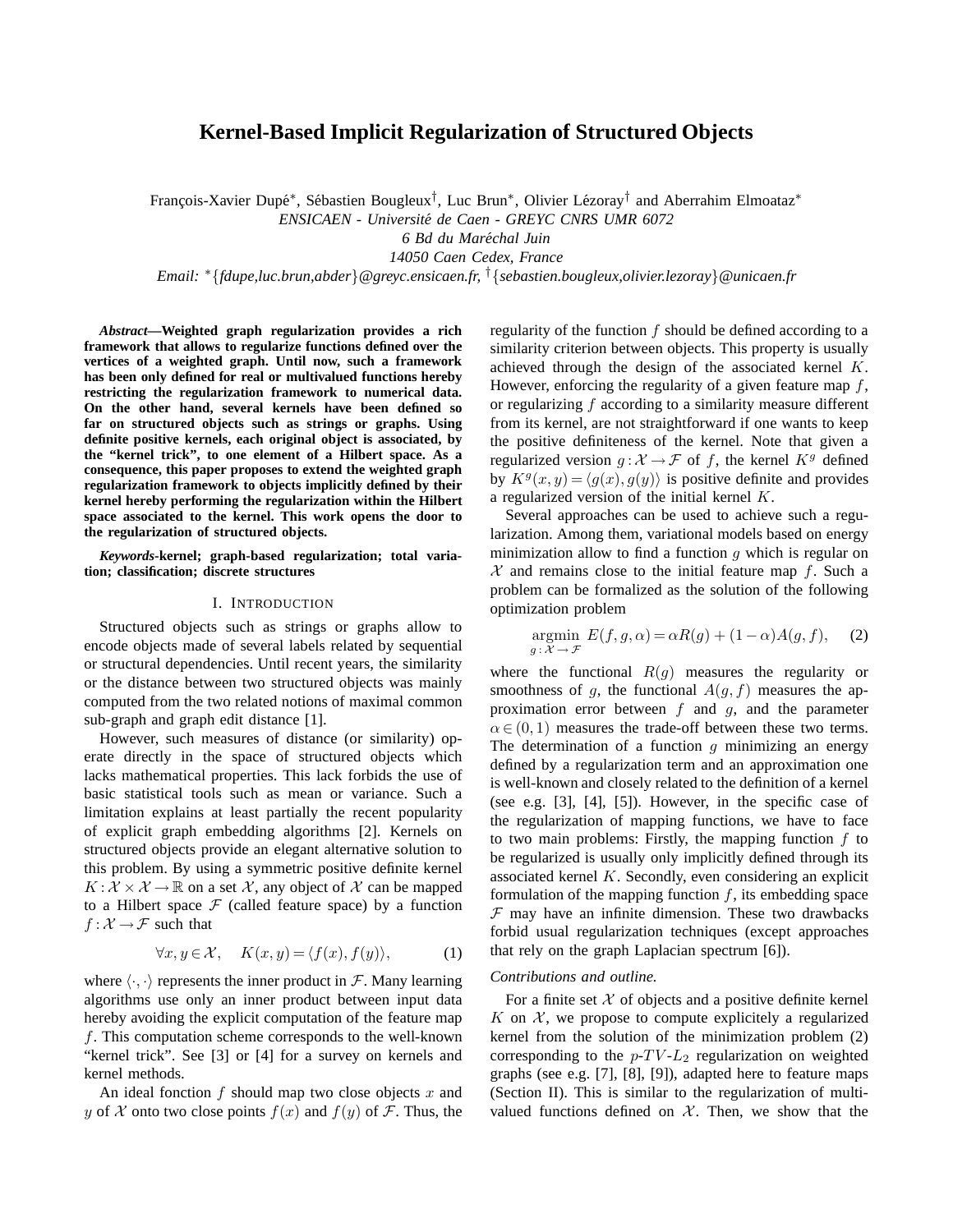regularization equations derived from the solution of (2) allow to compute the regularized kernel without explicitly computing the regularized feature map (Section III). The validation of the proposed kernel regularization is provided in Section IV using graph kernels measuring the similarity between shape's skeleton.

## II. DISCRETE REGULARIZATION OF FEATURE MAPS

Given a finite set  $X$ , recent works on discrete regularization ([7], [8], [9]) consider the elements of  $\mathcal X$  as the vertices of a weighted graph, that can be fully represented by a weight matrix  $W = (w_{xy})_{x,y \in \mathcal{X}}$ . The symmetric positive weight function  $w : \mathcal{X} \times \mathcal{X} \to \mathbb{R}_+$  measures the similarity between two elements of X such that  $x, y \in \mathcal{X}$  are connected by an edge  $(x, y)$  in the graph if  $w_{xy} > 0$ , and not connected if  $w_{xy} = 0$ . Also, the graph is supposed to have no self-loops, that is  $w_{xx} = 0$  for all  $x \in \mathcal{X}$ .

Then, the minimization of  $E(f, g, \alpha)$  (see (2)) is defined for functions  $f, g: \mathcal{X} \to \mathbb{R}^q$  with a least square functional as an approximation term  $A(g, f)$ , and a total variation-like regularization term  $R(q)$ .

Rewritten in the context of feature maps  $f, g: \mathcal{X} \to \mathcal{F}$ , the approximation term  $A(g, f)$  corresponds to the quadratic functional given by

$$
A(g, f) = \frac{1}{2} \sum_{x \in \mathcal{X}} ||f(x) - g(x)||^2,
$$
 (3)

where  $\|\cdot\| = \sqrt{\langle \cdot, \cdot \rangle}$  corresponds to the inner product in the feature space F. Similarly, the regularization term  $R(q)$  is the (isotropic)  $p$ -total variation of  $q$  over the graph given by

$$
R(g) = \frac{1}{2p} \sum_{x \in \mathcal{X}} |\nabla_x^w g|^p, \quad p \ge 1,
$$
 (4)

where  $\nabla_x^w g$  represents the pointwise graph-gradient of g defined by the vector operator

$$
\forall x \in \mathcal{X}, \quad \nabla_x^w g = \left(\sqrt{w_{xy}} \left(\frac{g(y)}{\sqrt{d_y}} - \frac{g(x)}{\sqrt{d_x}}\right)\right)_{y \in \mathcal{X}},
$$

where  $d_x = \sum_{y \sim x} w_{xy}$  is the degree of x, and  $x \sim y$  denotes the set of elements  $y \in \mathcal{X}$  connected to x.

Its magnitude is usually given by its  $L_2$  norm over  $\mathcal{F}^{|\mathcal{X}|}$ 

$$
|\nabla_x^w g| = \left(\sum_{y \sim x} w_{xy} \left\| \frac{g(y)}{\sqrt{d_y}} - \frac{g(x)}{\sqrt{d_x}} \right\|^2 \right)^{\frac{1}{2}}, \quad \forall x \in \mathcal{X}
$$

$$
= \left(\sum_{y \sim x} w_{xy} \left\langle \frac{g(y)}{\sqrt{d_y}} - \frac{g(x)}{\sqrt{d_x}}, \frac{g(y)}{\sqrt{d_y}} - \frac{g(x)}{\sqrt{d_x}} \right\rangle \right)^{\frac{1}{2}}.
$$
(5)

When  $p = 2$ , it can be shown that  $R(g) = \langle \mathcal{L}g, g \rangle$ , where  $\mathcal L$  denotes the normalized graph Laplacian, which is usually considered as a kernel on  $\mathcal{X}$  [5]. In this case, (2) corresponds to the Tikhonov regularization. When  $p=1$ ,  $R(g)$  is the (isotropic) total variation of  $g$  and (2) corresponds to the  $TV-L2$  regularization.

As for  $p \ge 1$ ,  $E(f, g, \alpha)$  is a strickly convex functional, one can find a solution of the minimization of  $E(f, g, \alpha)$  by computing its critical points in the direction of any element  $u \in \mathcal{F}$ , e.g. functions g satisfying

$$
\langle \partial_{g(x)} E(f, g, \alpha), u \rangle = 0, \ \forall x \in \mathcal{X}.
$$
 (6)

It is easy to show that for all  $x \in \mathcal{X}$ 

$$
\langle \partial_{g(x)} R(g), u \rangle = \sum_{y \sim x} \gamma_{xy}(g) \left\langle \frac{g(x)}{d_x} - \frac{g(y)}{\sqrt{d_x d_y}}, u \right\rangle
$$
  
=  $\langle (\Delta_p g)(x), u \rangle$ , (7)

where  $\gamma_{xy}(g) = \frac{1}{2} w_{xy} (|\nabla_x^w g|^{p-2} + |\nabla_y^w g|^{p-2})$ , and  $\Delta_p g$  is the gradient-based  $p$ -Laplacian of  $g$  over  $W$ . Then from (6) and (7) we obtain for all  $x \in \mathcal{X}$  and  $u \in \mathcal{F}$ 

$$
\alpha \langle (\Delta_p g)(x), u \rangle + (1 - \alpha) \langle g(x) - f(x), u \rangle = 0. \tag{8}
$$

By the positive-definiteness property of the kernel  $\langle \cdot, \cdot \rangle$ , if the function g is a minimizer of  $E(f, g, \alpha)$  for any direction  $u \in \mathcal{F}$ , we have for all  $x \in \mathcal{X}$ 

$$
\alpha(\Delta_p g)(x) + (1 - \alpha)(g(x) - f(x)) = 0.
$$
 (9)

This latter system of nonlinear equations, expressed here for mapping functions from  $\mathcal X$  to  $\mathcal F$ , can be approximated by several methods such as the nonlinear Jacobi method or the steepest descent one (see for instance [7],[8] or [9], and Section III). In this paper, we consider the nonlinear Jacobi method given by the following iterative algorithm

$$
\begin{cases}\ng^{0} = f \\
g^{t+1}(x) = L_{xx}^{t} f(x) + \sum_{y \sim x} L_{xy}^{t} g^{t}(y), \ \forall x \in \mathcal{X}\n\end{cases}
$$
\n(10)

where  $g^t$  is the mapping function g at the time t, and

$$
L_{xx}^{t} = \frac{1 - \alpha}{1 - \alpha + \frac{\alpha}{d_x} \sum_{z \sim x} \gamma_{xz}^{t}} \nL_{xy}^{t} = \frac{\alpha \gamma_{xy}^{t}}{\sqrt{d_x d_y} \left(1 - \alpha + \frac{\alpha}{d_x} \sum_{z \sim x} \gamma_{xz}^{t}\right)}, \quad \forall x \neq y.
$$
\n(11)

When the initial mapping function f is unknown, or when  $\mathcal F$ is infinite-dimensional, the regularized version  $q$  of  $f$  cannot be computed explicitely with (10), or with any other method solving (6). Nevertheless, (10) can be used to compute a regularized kernel  $K<sup>g</sup>$  of K.

### III. KERNEL REGULARIZATION

The minimizer  $g$  of problem (2) can be used to define a regularized kernel  $K_{xy}^g = \langle g(x), g(y) \rangle$ ,  $\forall (x, y) \in \mathcal{X} \times \mathcal{X}$ , which can be seen as a regularized version of the initial kernel  $K$  defined by (1). By using the iterative algorithm  $(10)$  to compute g, at convergence the inner product  $\langle g^{t+1}(x), g^{t+1}(y) \rangle$  tends to  $K_{xy}^g$ . By recursion on both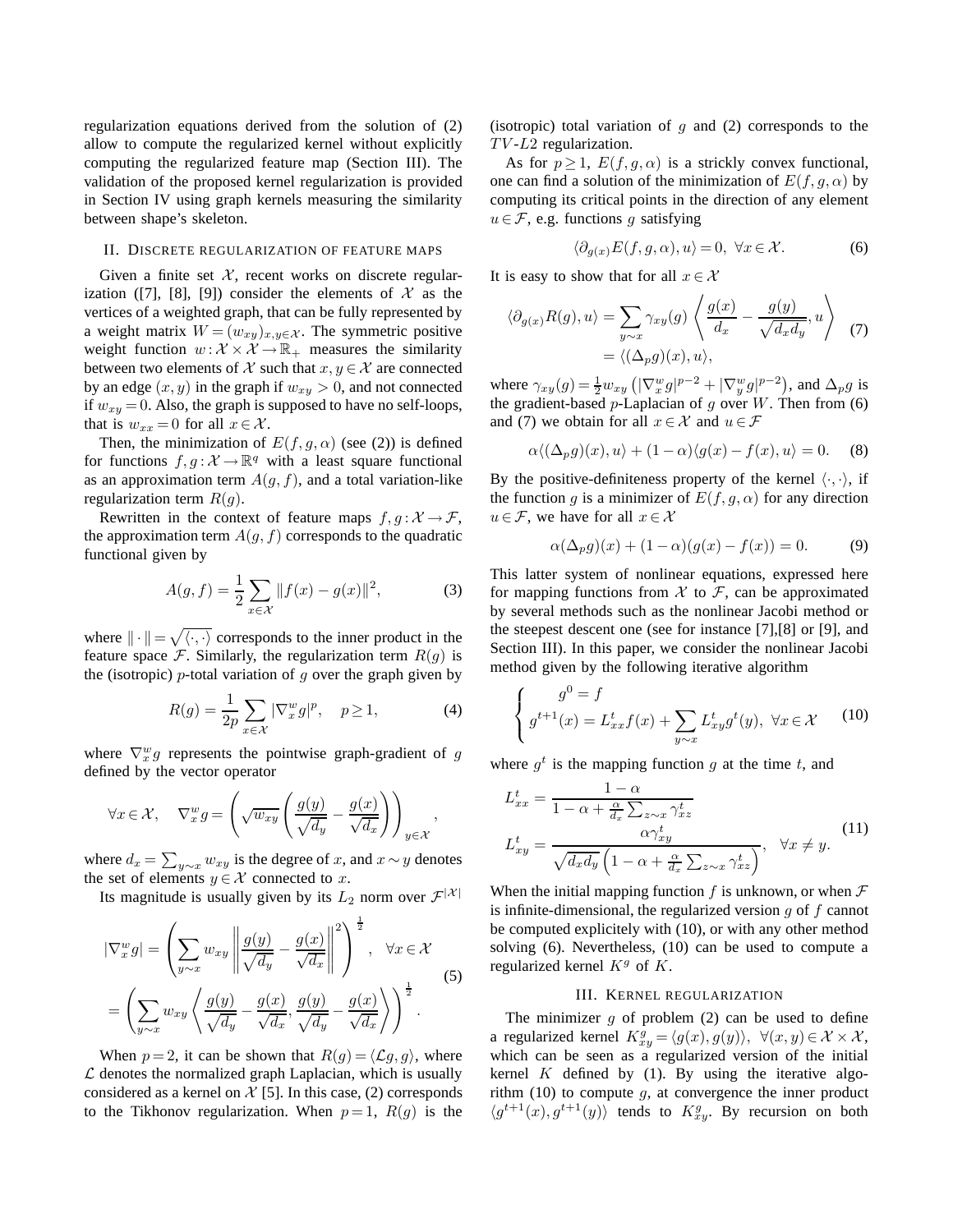$g^{t+1}(x)$  and  $g^{t+1}(y)$ , we show that this allows to compute the regularized kernel without computing explicitely the mapping function g.

To do this, let  $S_{xy}^t = \langle f(x), g^t(y) \rangle = \langle g^t(y), f(x) \rangle$  be the similarity between the initial function  $f$  and the regularized one at step t. By applying (10) in  $S_{xy}^{t+1}$ , we obtain for all  $(x, y) \in \mathcal{X} \times \mathcal{X}$ 

$$
S_{xy}^{t+1} \stackrel{(10)}{=} L_{yy}^t \langle f(x), f(y) \rangle + \sum_{z \sim y} L_{yz}^t \langle f(x), g^t(z) \rangle,
$$
  

$$
= L_{yy}^t K_{xy} + \sum_{z \sim y} L_{yz}^t S_{xz}^t.
$$
 (12)

Similarly, we have for all  $(x, y) \in \mathcal{X} \times \mathcal{X}$ 

$$
K_{xy}^{g^{t+1}} = \langle g^{t+1}(x), g^{t+1}(y) \rangle
$$
  
\n
$$
\stackrel{(10)}{=} L_{xx}^t \langle f(x), g^{t+1}(y) \rangle + \sum_{z \sim x} L_{xz}^t \langle g^t(z), g^{t+1}(y) \rangle
$$
  
\n
$$
\stackrel{(10)}{=} L_{xx}^t S_{xy}^{t+1} + L_{yy}^t \sum_{z \sim x} L_{xz}^t \langle g^t(z), f(y) \rangle
$$
  
\n
$$
+ \sum_{z \sim x} L_{xz}^t \sum_{v \sim y} L_{yy}^t \langle g^t(z), g^t(v) \rangle,
$$
  
\n
$$
= L_{xx}^t S_{xy}^{t+1} + L_{yy}^t \sum_{z \sim x} L_{xz}^t S_{yz}^t + \sum_{z \sim x} L_{xz}^t \sum_{v \sim y} L_{yy}^t K_{zy}^{g^t}
$$
\n(13)

which depends on the initial kernel  $K$ , the regularized kernel  $K^{g^t}$  at the step t, the similarities  $S^t$  and  $S^{t+1}$ , and  $L<sup>t</sup>$  defined by (11). One can observe that  $L<sup>t</sup>$  depends on the gradient magnitude (5) of  $g^t$ , which can be explicitly computed for all  $x \in \mathcal{X}$  from  $K^{g^t}$  by

$$
|\nabla_x^w g^t| = \left(\sum_{y \sim x} w_{xy} \left(\frac{K_{xx}^{g^t}}{d_x} + \frac{K_{yy}^{g^t}}{d_y} - \frac{2K_{yx}^{g^t}}{\sqrt{d_x d_y}}\right)\right)^{\frac{1}{2}}.
$$
 (14)

By recursion, this shows that the kernel  $K^{g^{t+1}}$  only depends on the initial kernel K.

The proposed computation of the regularized kernel  $K<sup>g</sup>$ is summarized by the following algorithm

$$
\begin{cases}\n(a) \quad K^{g^0} \leftarrow K, \ S^0 \leftarrow K, \ t \leftarrow 0 \\
(b) \quad |\nabla_x g^t| \leftarrow (14), \ \forall x \in \mathcal{X} \\
(c) \quad L_{xy}^t \leftarrow (11), \ \forall (x, y) \in \mathcal{X} \times \mathcal{X} \\
(d) \quad S_{xy}^{t+1} \leftarrow (12), \ \forall (x, y) \in \mathcal{X} \times \mathcal{X} \\
(e) \quad K_{xy}^{g^{t+1}} \leftarrow (13), \ \forall (x, y) \in \mathcal{X} \times \mathcal{X} \\
(f) \text{ if not converged, } t \leftarrow t+1 \text{ and go to } (b).\n\end{cases}
$$
\n(15)

The relative error on the regularized kernel can be used as a stopping criterion in step (e)

$$
\frac{\sum_{x \in \mathcal{X}} \sum_{y \in \mathcal{X}} (K_{xy}^{g^{t+1}} - K_{xy}^{g^t})^2}{\sum_{x \in \mathcal{X}} \sum_{y \in \mathcal{X}} (K_{xy}^{g^t})^2} \le \epsilon^2
$$

,

where  $\epsilon = 1e^{-8}$  in our experiments provided in the following section.

*Remark.* We can derive an equivalent scheme considering the steepest descent method for solving (9), that is

$$
\frac{dg^t(x)}{dt} = -\alpha(\Delta_p g)(x) - (1 - \alpha)(g(x) - f(x)), \ \forall x \in \mathcal{X},
$$

with  $g^0 = f$  as initial value. By using the Euler method

$$
g^{t+1}(x) = g^t(x) - \tau \alpha(\Delta_p g^t)(x),
$$
  
-  $\tau(1-\alpha)(g^t(x) - f(x)), \ \forall x \in \mathcal{X}$ 

where  $\tau > 0$  is the marching step size, the kernel associated to the regularized version of the mapping function  $f$  can be computed by the following equation

$$
K_{xy}^{g^{t+1}} = T_{xy}^{t,t+1} + \tau (1 - \alpha)(S_{xy}^{t+1} - T_{xy}^{t,t+1})
$$

$$
- \tau \alpha \sum_{z \sim x} \gamma_{xz} \left( \frac{T_{xy}^{t,t+1}}{d_x} - \frac{T_{zy}^{t,t+1}}{\sqrt{d_x d_z}} \right),
$$

where  $S_{xy}^{t+1} = \langle f(x), g^{t+1}(y) \rangle$  is given by

$$
S_{xy}^{t+1} = S_{xy}^t + \tau (1 - \alpha)(K_{xy} - S_{xy}^t)
$$

$$
- \tau \alpha \sum_{z \sim y} \gamma_{yz} \left( \frac{S_{xy}^t}{d_y} - \frac{S_{xz}^t}{\sqrt{d_y d_z}} \right),
$$

and  $T_{xy}^{t,t+1} = \langle g^t(x), g^{t+1}(y) \rangle$  is given by

 $\tau$ 

$$
x_y^{t,t+1} = K_{xy}^{g^t} + \tau (1 - \alpha)(S_{xy}^t - K_{xy}^{g^t})
$$

$$
- \tau \alpha \sum_{z \sim y} \gamma_{yz}^t \left( \frac{K_{xy}^{g^t}}{d_y} - \frac{K_{xz}^{g^t}}{\sqrt{d_y d_z}} \right).
$$

## IV. APPLICATION TO SHAPE CLASSIFICATION

The proposed kernel regularization framework is validated in the context of shape classification. Given a set  $X$  of 2D shapes, each shape can be described by its skeleton, represented by a graph which encodes the main shocks along the skeleton [10]. Each pair of shapes is then compared using the graph kernel proposed by [10]: each graph is associated to a bag of trails which covers it and contains the most important information about the shape. The bag of trails associated to the two graphs are then compared using a convolution kernel which weights each trail according to its relevance within its bag. The resulting kernel  $K$  is positive definite within the space of graphs.

To classify the shapes in  $\mathcal{X}$ , a training set  $\mathcal{X}' \subset \mathcal{X}$  is selected and structured by a weighted graph  $W = (w_{xy})_{x,y \in \mathcal{X}}$ . An intuitive weight function between two shapes  $x$  and  $y$ is given by the graph edit distance [11], which compares the graph representation of  $x$  and  $y$ . Unfortunatly, defining a positive definite kernel from this distance is not straightforward, for instance the Gaussian kernel based on this edit distance is not definite positive.

In this paper, we choose to correct the metric provided by [10] by regularizing the initial graph kernel  $K$  with (15) on the graph  $W$  with weights defined by

$$
w_{xy} = exp\left(\frac{-d^2(G_x, G_y)}{2\sigma^2}\right),\tag{16}
$$